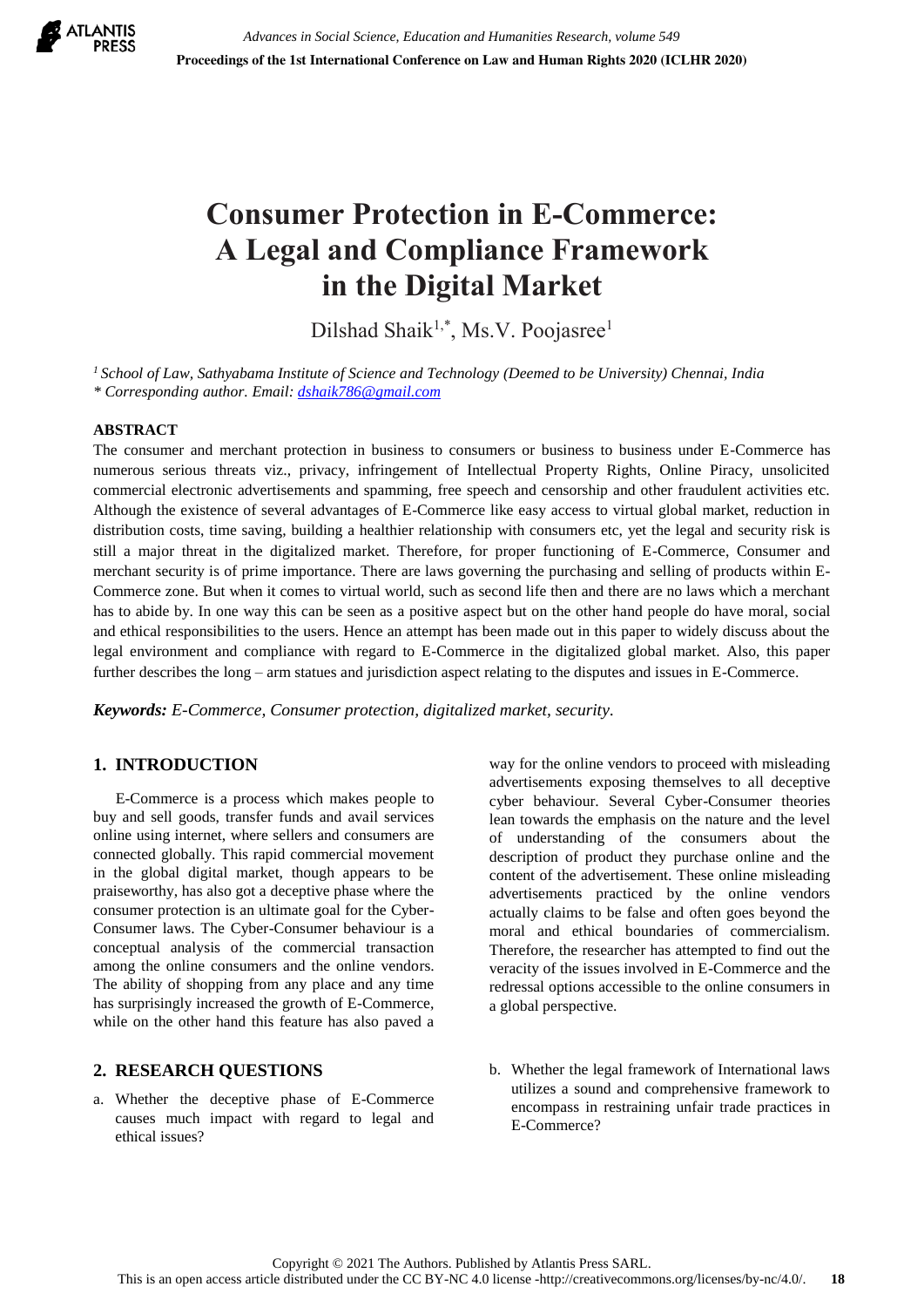

- c. Whether the online consumers are redressed which has easy accessibility?
- d. How far the online consumers are aware of the jurisdictional aspect to resolve disputes arising in E-Commerce

#### **3. RESEARCH OBJECTIVES**

- a. To examine the veracity of legal and ethical issues involved in E-Commerce
- b. To examine the legal framework of International Laws relating to unfair trade practices in E-Commerce
- c. To examine the redressable options available to online consumers in a global perspective
- d. To examine the jurisdictional aspect to resolve disputes arising in E-Commerce

## **4. REVIEW OF LITERATURE**

The researcher has reviewed several important and authoritative books on this subject. The various Important books together with articles and analysis published in journals and websites have been carefully studied and analysed. A detailed list of books reviewed is brought out the bibliography. The primary sources and related book on this topic reviewed are:

- **a.** The complete E-Commerce book by Janice Reynolds
- **b.** E-Business and E-Commerce management by Dave Chaffey
- **c.** Law on Information Technology by Dr.Ishita Chatterjee
- **d.** E-Commerce by Kenneth C.Laudon & Carol Gureicier Traver
- **e.** Legal issues in Electronic commerce by T.Rammappa
- **f.** E-Commerce laws law and practice (2019 Edition) by Ammu Charles The secondary sources are as follows:
	- a. [https://sg.inflibnet.ac.in](https://sg.inflibnet.ac.in/)
	- b. [https://heinonline.org](https://heinonline.org/)
	- c. [www.scconline.com](http://www.scconline.com/)
	- d. [www.manupatrafast.com](http://www.manupatrafast.com/)

#### **5. RESEARCH METHODOLOGY**

As this research involves a socio-legal and a conceptual study, the methodology involved is Doctrinal research. This method includes a careful analysis of various issues involved with E-Commerce. Also, the researcher has made an attempt to analyze the legal and compliance framework with regard to consumer protection in E-Commerce in a global perspective and a careful study has been made out to

find the jurisdictional aspect for the disputes arising under E-Commerce. The researcher has majorly relied upon various primary and secondary sources to find out the objectives of this research.

# **6. PHRENIC ANALYSIS ON MISLEADING ADVERTISEMENTS**

Way back to the evolution of the advertisement which involves a step by step development, is now facing a drastic change in adherence with the needs, beliefs and values of the society. It is highly impossible to trace out the exact point at which deceptive advertisement began, since its development the representative of the social change. It was Cohen who for the first time opened up about the false and misleading advertisement. Cohen did not regulate any of the cognitive variables which mediate the process of spotting the effects of misleading advertisement [1].

The 'Normative belief' method introduced by Garner rightly pointed out that the understanding and belief that a consumer creates for a product paves way to deceptive advertisement. [2] An advertisement is message which should comprise the exact description of a product given by the manufacturer. The ethical need of such message should be contented with utmost true information. But in reality, the advertisements are false and misleading, thereby the consumer is forced to get only deceptive descriptions about the product. As the online advertisements are not been effectively monitored as there is no stringent laws in governing the online misleading advertisements, fraudulent and deceptive acts to mislead the consumers is rapidly increasing and have become a worldwide issue for the consumers who lack knowledge on online shopping. [3] Deceptive vendors have their own lures to attract consumers that include bait and-switch schemes and blatant strategies. Mostly the online buyers are unaware of the forms of misleading advertisements and lack knowledge in that particular area. This global issue has done considerable harm, causing psychological and financial loss for the consumers. There are instances where online fraud is one of the main causes of identity theft known as phishing schemes which is a very serious crime.

#### **7. ISSUES IN E-COMMERCE**

Some of the recurrent ethical and legal issues faced by the online consumers when indulged in purchasing products online are as follows: [4]

- a. Privacy
- b. Identity and Data theft and online scams
- c. Online piracy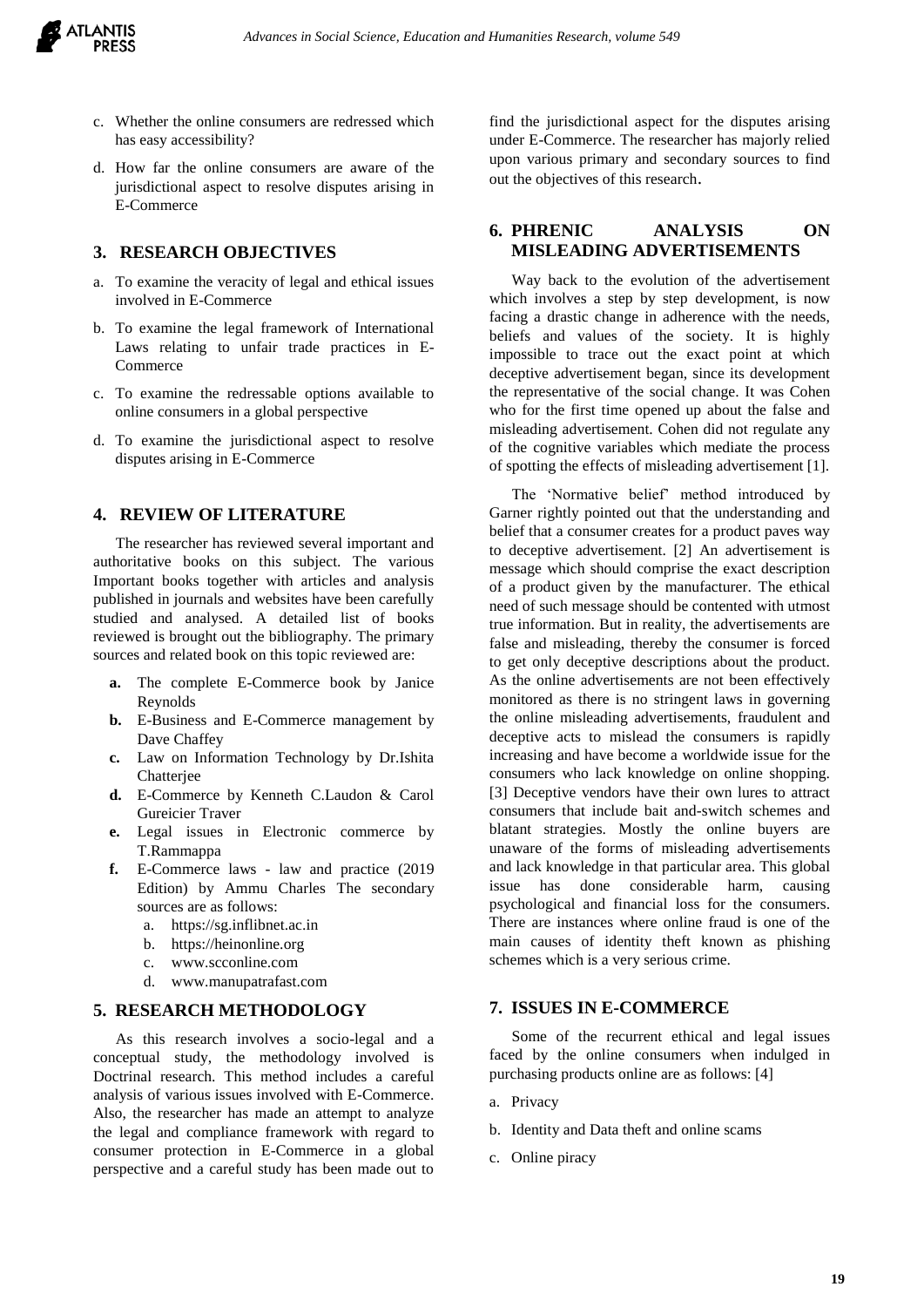

- d. Unsolicited and misleading electronic ads and spamming
- e. Fraudulent behaviour of the merchants
- f. Phishing for personal financial information
- g. Shopping cart abandonment
- h. Insignificant customer loyalty
- i. Inert behaviour of the vendor in getting back the damaged goods
- j. The demand of challenging prices during shipment
- k. Competing against retailers and manufacturing
- l. Poor internet quality including speed and reliability
- m. Deceptive description with regard to goods and services
- n. Drip pricing practices as the full amount of the product is unknown till the final process of the transaction
- o. Improper response to monetary refund for disgruntled products
- p. Electronic identification and authentication tools
- q. Concerns about Dispute Resolution mechanisms
- r. Lack of basic digital skills and financial literacy
- s. Competent jurisdiction and applicability of law with regard to cross-border E-Commerce transaction

As the online consumers disregard about the optin-clause and opt-out-clause, the integrity or the security of the customer data is under a major threat. Although online auction websites attempt to take several steps to verify buyer and seller identities, these safeguards are not fool proof. A fake website for a fictional business can be created easily in a very short span and often not much contact information is provided; for example, the only contact information available could be just a free or web-based email address. [5] Online deception or fraud has been in prevalence and practiced successfully due to lack of real-world accountability for online transaction.

In certain cases, major personal information, such as bank details, may be derived through insignificant level of hacking from unsecured websites. Once the hacker has enough information to impersonate someone's online persona, all sorts of online fraud can be executed. Another big issue in E-Commerce is the shopping cart abandonment. Even an expertized online vendor is able to resist this issue. [6] When an abled or a potential customer initiates the process to purchase a product online, ends up without completing the process of ordering the product is said to be abandoned for the shopper and thereby turns to be a huge loss.

# **8. CROSS BORDER E-COMMERCE TRANSACTIONS**

The online buyers and sellers from across the world is easily linked through this cross-border E-Commerce and therefore the online cross-border consumers face the following challenges: [7]

- a. Dealing with unaccustomed brands in an unknown language
- b. Deficiency of certainty in receiving a product as described or ordered
- c. Hidden costs, including those related to customs duties and currency conversion, as well as shipping or delivery
- d. Traditionalism of products to local standards
- e. Lack of clarity on protections afforded by a seller's jurisdiction, redress available in the event of a dispute and enforcement of awards due to consumer

# **9. CONSUMER PROTECTION IN E-COMMERCE**

It is worthwhile at this juncture to recall the distinction drawn between cyber-consumer redress and cyber consumer protection. Redress is a method provided by any law models considered here by which a cyber-consumer who is an aggrieved party to a CCT would seek a remedy from a merchant for nondelivery, wrong delivery of goods or fraudulent behaviour. Redress is the major concern, rather than the wider but related issue of cyber-consumer protection.

Cyber-consumer protection is a broader concept which covers issues of regulation of the bargaining phase and regulation of contract terms as well as access to justice issues. Therefore, redress is an option for the consumers to dissolve their issues and protection is a pre-action step implemented which has a thin line with redress. [8] eg. If there is greater protection through uniform and implied terms, then arguably there will be fewer disputes and these will be less costly because there will be no need for advices over private international law rules on the existing law. [9]

Therefore, the effectiveness in enacting relevant legislations and effectiveness in enforceability of redressable options for deceived online consumers.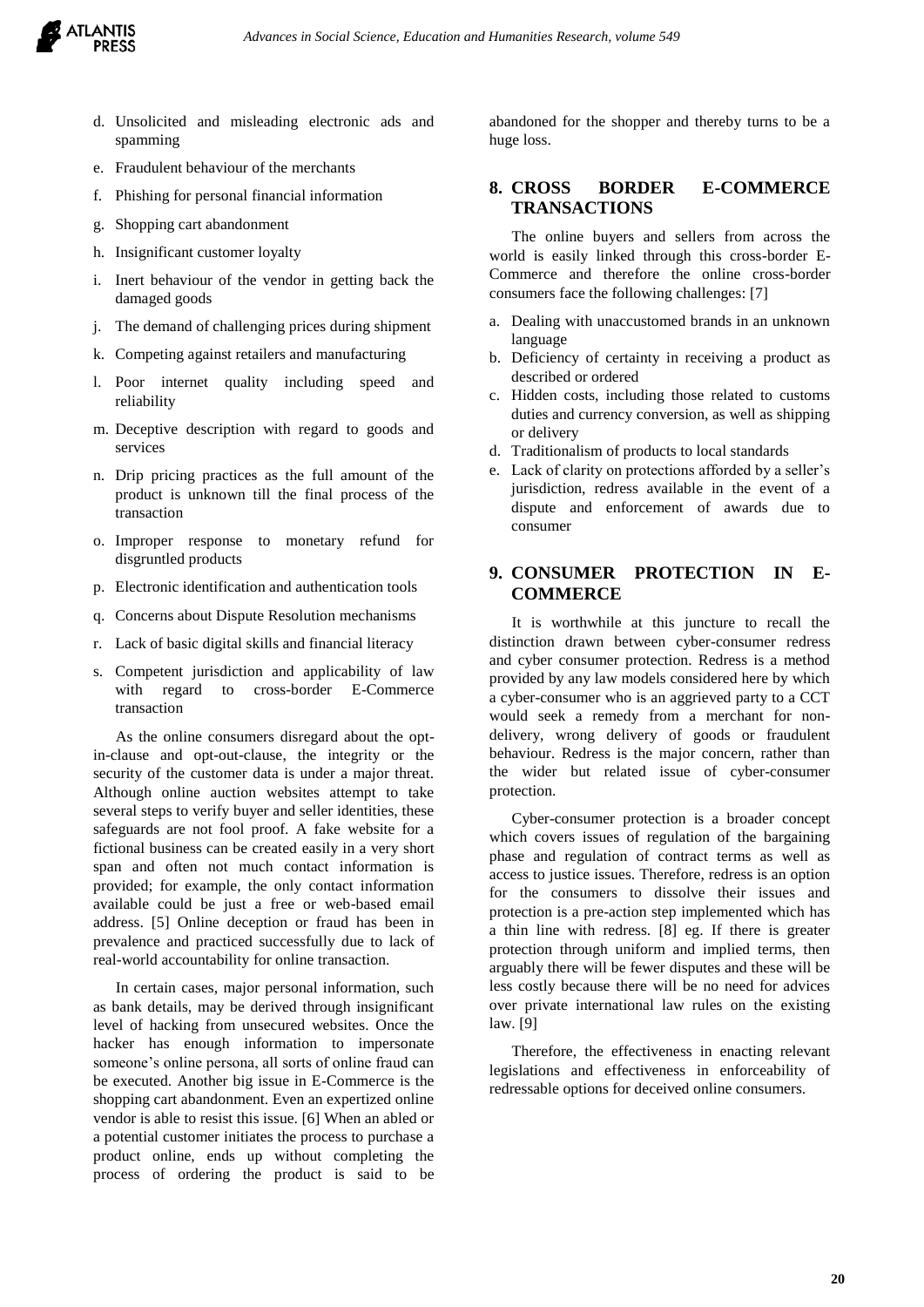# **10. LEGAL FRAMEWORK ON CONSUMER PROTECTION LAWS IN A GLOBAL PERSPECTIVE**

Several Countries have their own legal framework for E-Commerce and some passes regulatory bills, but varies among each other For e.g. El Salvador, Mexico and Peru rely on general civil law to regulate smooth functioning of E-Commerce. While countries like Chile, Colombia, France, the Russian Federation and the United States have an exclusive provision under Consumer Protection laws for E-Commerce. [10]

The Organization for Economic Corporation and Development (OECD) recommendation establishes the core characteristics for effective functioning of E-Commerce and protection of online consumers. It also includes two new provisions in the area of privacy and security risks, payment protection and goods safety. The revised OECD recommendation of the Council concerning guidelines governing the protection of privacy and cross border flows of personal data contain basic principles, including on collection limitation, data quality, purpose specification, security safeguards, individual participation, accountability, implementation and interoperability. [11]

The efficiency of E-Commerce plays a major role in the sustainability of economic growth, enhancing the public welfare and fostering social cohesion. It is a key factor in the present scenario in the multilateral trading system. The rapid and giant growth of E-Commerce will help the developing nations to meet the vital economic development such as poverty reduction, education etc. To achieve this quality in this digitized era growing benefit from the fast developing power of E-Commerce, the WTO members is expected to build a policy environment on a global scale, to improve the economic zone in an International perspective.[12]

The following conditions are paid attention by the WTO members in order to achieve the goals mentioned supra:

## *Trade liberalization of E-Commerce related sectors:*

The liberalization of E-Commerce enabling sectors paves a bigger way in creation of a real global environment that enhances the convenience and interests of consumers. The promotion of International coordination of the industries is highly essential for the enhancement of the trade liberalization

#### *Principles for domestic regulations:*

The nature and characteristics are determined by the principles based on GATT, GATS, TRIPS and OECD. The factors like transparency in publishing all the measures, non-discriminatory treatment, avoidance

of unnecessary trade restrictions, practice of globally harmonized rules of regulations and standards and recognition of equivalence of foreign regulatory measures are the considered as the general principles for the smooth functions of the domestic commercial activities.

## *Creating a pro-competitive environment in E-Commerce related market:*

An arena where local and global business agencies can access a world-wide market, should be accomplished with fair chances for entrepreneurs in both developed and developing countries to succeed in the E-Commerce. Material Competition laws and cyber consumer protection is the ultimate goal which is ensured by indirect cyber consumer protection where the market is assumed by competition law and more precisely by unfair competition dispositions and other rules aiming to achieve a liberalized and genuine competition market. The free accessibility of essential facilities, consideration for patent related issues, exclusive practices in the cyberspace and global framework for cooperation etc., are the major factors which can facilitate a pro-competitive environment in E-Commerce related market. [13]

#### *Cooperation with relevant International organizations:*

The International forums like WIPO, UNCITRAL, ISO, Hague Conference on Private International laws, OECD etc., are constantly monitoring upon the formation of International rules which focuses on IPR issues, Contract laws, authentication of digital signatures and other E-Commerce related issues. The WTO also pays more attention and attempts greatly to address various E-Commerce issues. The WTO makes its efforts to harmonize the relevant existing rules for International organization and also ensures that it reflects when domestic laws and regulations are reflected.

## *Capacity building of developing countries:*

The developed countries are expected to pursue contributions by WTO to achieve global e-quality recognizing the diverse conditions and needs of developing economies. The developed members should undertake technical cooperation with an intention to achieve wider use of E-Commerce in developing members and share the benefits of global E-Commerce with developing members.

#### *Promotion of private sector initiatives:*

Every private sector should ensure its selfregulation to promote a deceptive free policy to deal with global business. Self-regulation shall be strengthened through public policy support.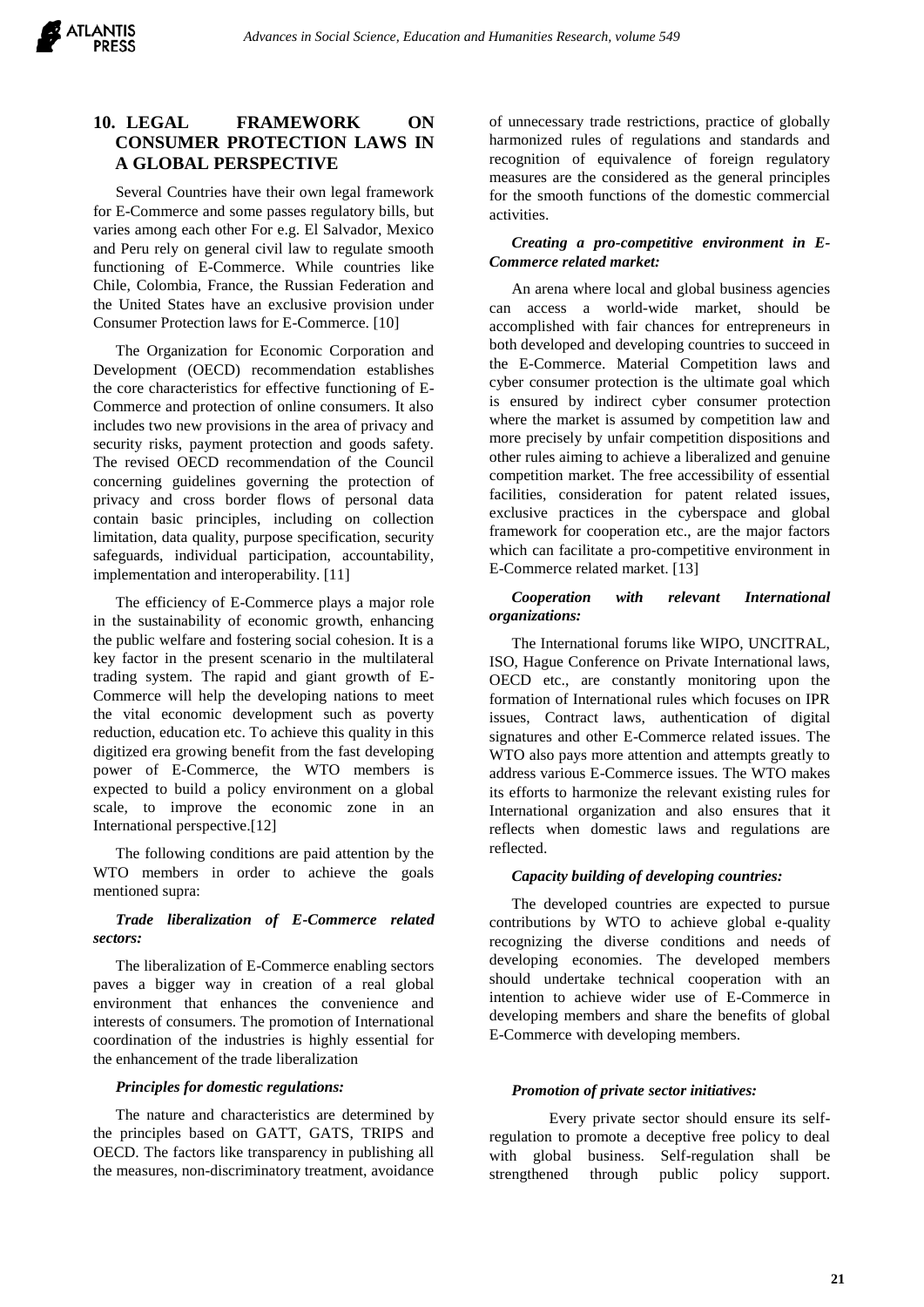

Governments should pursue this initiative with close dialogue with private sector-led forum such as GBDs (Global Business Dialogue on E-Commerce), GIIC (Global Information Infrastructure Commission) and other consumer groups. The members should consider a scheme that effectively reflects the views of industries and consumers in developing economies.

# **11. A CONCEPTUAL FRAMEWORK ON JURISDICTIONAL ASPECT TO RESOLVE DISPUTES ARISING IN E-COMMERCE**

E-Commerce and Cyber Consumer protection has a unique hardship regarding the International jurisdictional aspect to resolve disputes arising in E-Commerce. Determining the jurisdictions, the law is made by using common rules. In the European system, the Rome convention of 1980 on the applicable law in contractual matters and the Brussels convention, that is now the 44/2001 European rules on International jurisdictions, do apply. These texts contain provisions on conflicts of laws which have been drafted to protect consumers frequently allowing consumers to choose the jurisdiction of their residence. It is the role of the courts to apply those texts to specific questions resulting from electronic commerce. [14] The national reports show that the main difficulties concern the localization of the incriminated acts and the question of knowing whether those acts concern a particular market. The difficulties in determining those situations are not limited to national frontiers and the absence of unification could inspire some pessimism regarding the usefulness of classic tools in Cyber Consumer protection. The development of unfair commercial practices on the internet implies specific reactions from states. Then, it must be focused on specific electronic commerce rules that national legal systems have brought about.

To be clearer with jurisdictions over the disputes in E-Commerce, the member states should rely upon the International treaties or reciprocal enforcement agreements. These agreements often look at the contacts that the foreign entity has within the sovereign's interest in the matter of authentication.

# **12. CONCLUSIONS**

In an electronic age there is a need to protect consumer's interest and the areas of central importance for the effective protection of online consumers are an informed consumer and easy accessibility to appropriate redressable laws for electronic transaction are self-sufficient to look after her/his own interest. Appropriate information on the products is very important for e-consumers as that can help them to access the benefits and risks of entering

in toa particular transaction. If the consumer is already aware of such information, then there will not be unnecessary disappointment, hence subsequent disputes will be avoided. Also, as the consumers are disregarded with the terms and conditions which are legally binding and most consumers are poorly equipped to understood the significance of the terms of the contracts they enter in to.

Merchants have a deceptive behaviour in revealing information to consumers about their cancellation, return policies, including the time after entering in to a binding obligation after which an available cancellation, return or refund may be made. If there is no cancellation, return or refund right, should be stated prior completion of the transaction. [15]

The legal enactments should ensure consumers with fair and affordable means to settle disputes and obtain redress. In lieu of these facts its highly essential to have necessary legislation to protect the online consumers. According to the improvisation in this digitalized era it also essential for the member States to revise the E-Commerce legislations to accommodate the emerging issues. The key factors to improve the cyber-consumer are effective legislations and its effective enforceability, which will protect the consumers from any harm against abusive practices in E-Commerce.

## **13. SUGGESTIONS**

The key factors to build the consumer confidence and fair-trade practices in E-Commerce are as follows:

- a. Establishment of best network connection with high speed and reliability
- b. Establishment of proper legislations and institutional framework regulating E-Commerce and to ensure enforceability also easy accessibility to dispute resolution
- c. To ensure easy accessibility of dispute resolution mechanisms
- d. To ensure high reliability and to reveal complete true description about the business, goods and services online
- e. To ensure the reliability and security of online money transactions regardless of the mode of payment
- f. To ensure the safe delivery of goods to the consumers and also to provide hassle-free after sale services
- g. To ensure regional and International cooperation to fight unfair commercial practices and to overcome legal limitations impeding consumer protection authorities from taking action in the event of crossborder breaches of consumer protection law.